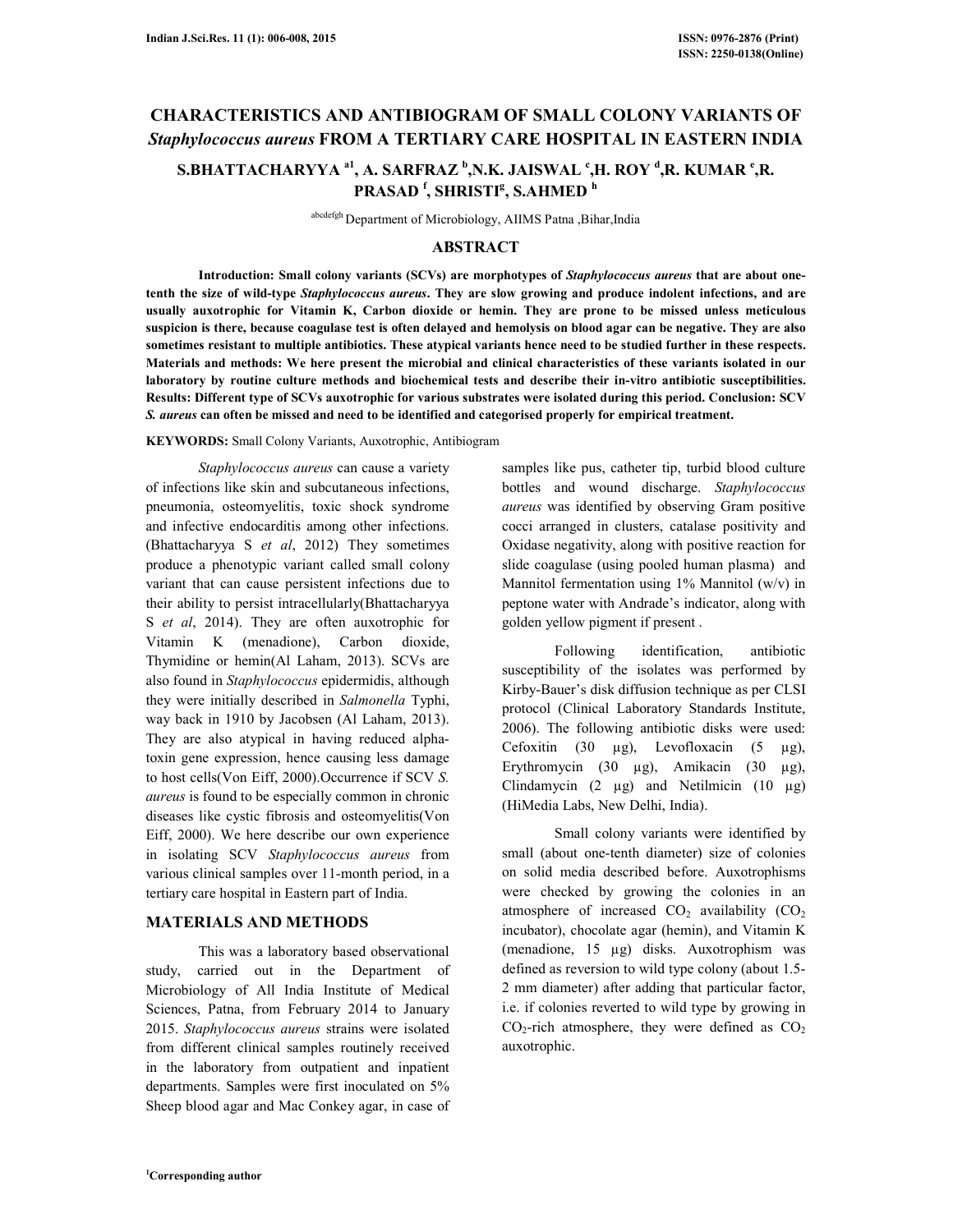#### **RESULTS**

 Out of a total of 71 different isolates of *Staphylococcus aureus* isolated and identified in the laboratory during this 11-month period, 11 were found to be Small colony variants (15.5%). Out of these 11 SCV isolates, 5 were recovered from pus samples, 2 each from urine samples and wound discharge, and 1 each from sputum (respiratory tract) and central venous catheter tip. Out of these 11 patients, 9 were female subjects and only 2 were male. Thus a gross female preponderance was observed.

 Mean age of the subjects having SCV *S. aureus* infection was 25.9 years. Thus infection by SCV was found most commonly in young people.

 In 2 isolates, SCVs were found to grow along with wild-type *S. aureus* (mixture). In remaining 9 isolates, pure growth of SCV *S. aureus* was found. In the respiratory isolate, SCV S. aureus was found to grow along with *Moraxella catarrhalis*, another respiratory pathogen.

**Biochemical Characteristics**: All these isolates were coagulase positive, but 9 out of these 11 isolates (81.8%) were delayed coagulase positive, and that too, after adding excess plasma. All were Mannitol non-fermenters and catalase positive.

**Auxotrophism**: Only 4 SCV isolates (36.4%) were auxotrophic for Carbon-dioxide. No Vitamin-K auxotroph was found. Out of the remaining 7, 3 were Thymidine auxotroph and the rest 4 showed indeterminate auxotrophism.

**Susceptibility:** Only 2 isolates (18.18%) were Cefoxitin resistant, correlating with Methicillin resistance. The corresponding figures for Amikacin, Levofloxacin, Erythromycin, Netilmicin, Cotrimoxazole and Clindamycin were 0%, 9.09%, 27.27%, 9.09%, 27.3% and 18.18%, respectively.

#### **DISCUSSION**

Small colony variants of *Staphylococcus aureus* are sometimes found in antibiotic-refractory infections like osteomyelitis, chronic airway infections in cystic fibrosis and device-related infections (Garcia *et al*, 2013)**.** They are often resistant to beta-lactam antibiotics due to an exceptionally slow rate of multiplication, and aminoglycoside antibiotics due to auxotrophicity for Vitamin K and Hemin, which are key components of the electron transport chain(Garcia

*et al*, 2013). Our study shows no resistance to amikacin, an aminoglycoside antimicrobial, possibly due to the fact that we isolated  $CO<sub>2</sub>$ auxotrophs and Thymidine auxotrophs predominantly from all SCV isolates. Environmental pressure such as administration of antibiotics, have been proved to select for SCV cells that are frequently found coexisting with their parent wild-type strains in a mixed bacterial culture(Melter and Rajodevic, 2010). Their altered metabolism or auxotrophism can result in quite long generation time (about one-sixth to one-ninth that of wild-type *S. aureus*) and thus small colony phenotype on solid media(Melter and Rajodevic, 2010).In some studies, Thymidine auxotrophic SCV s of *S. aureus* have been found to be most common in cystic fibrosis patients(Yagci *et al*, 2013). Carbon dioxide auxotroph SCVs are rare among SCVs of *S. aureus*, are very frequently Methicillin resistant (about 60-65%) (Gomez-Gonzalez *et al*, 2010). Although the general prevalence of SCVs of *S. aureus* in all clinical specimens in a microbiology laboratory has been estimated to be approximately 1%, SCVs are recovered more frequently from certain predisposed patients such as those with cystic fibrosis (Gomez-Gonzalez *et al*, 2010).  $CO<sub>2</sub>$ auxotroph SCVs of *S. aureus* are often found in conjunction with wild type *Staphylococcus aureus*, according to some studies, and can sometimes even fail to grow aerobically (Gomez-Gonzalez *et al*, 2010). In case of our study, the frequency of isolation of SCV from all *S. aureus* isolates was about 15%, which is quite high; this may be due to inappropriate and overuse of antibiotics, at least in our area, since most patients came from nearby areas. Another interesting fact is the significantly more isolation of SCVs from female patients compared to males, which can partly be due to more health care seeking behaviour in male subjects, resulting in less or improper treatment and persistence of the pathogen in the host cells (Yamasaki-Nakagawa *et al*, 2001). This study highlights that SCVs of *S. aureus* should be looked for and identified wherever possible, since they cause a plethora of infections (Gomez-Gonzalez *et al*, 2010). SCVs can also be often refractory to multiple antibiotics and studying and carrying out antibiogram is thus important.